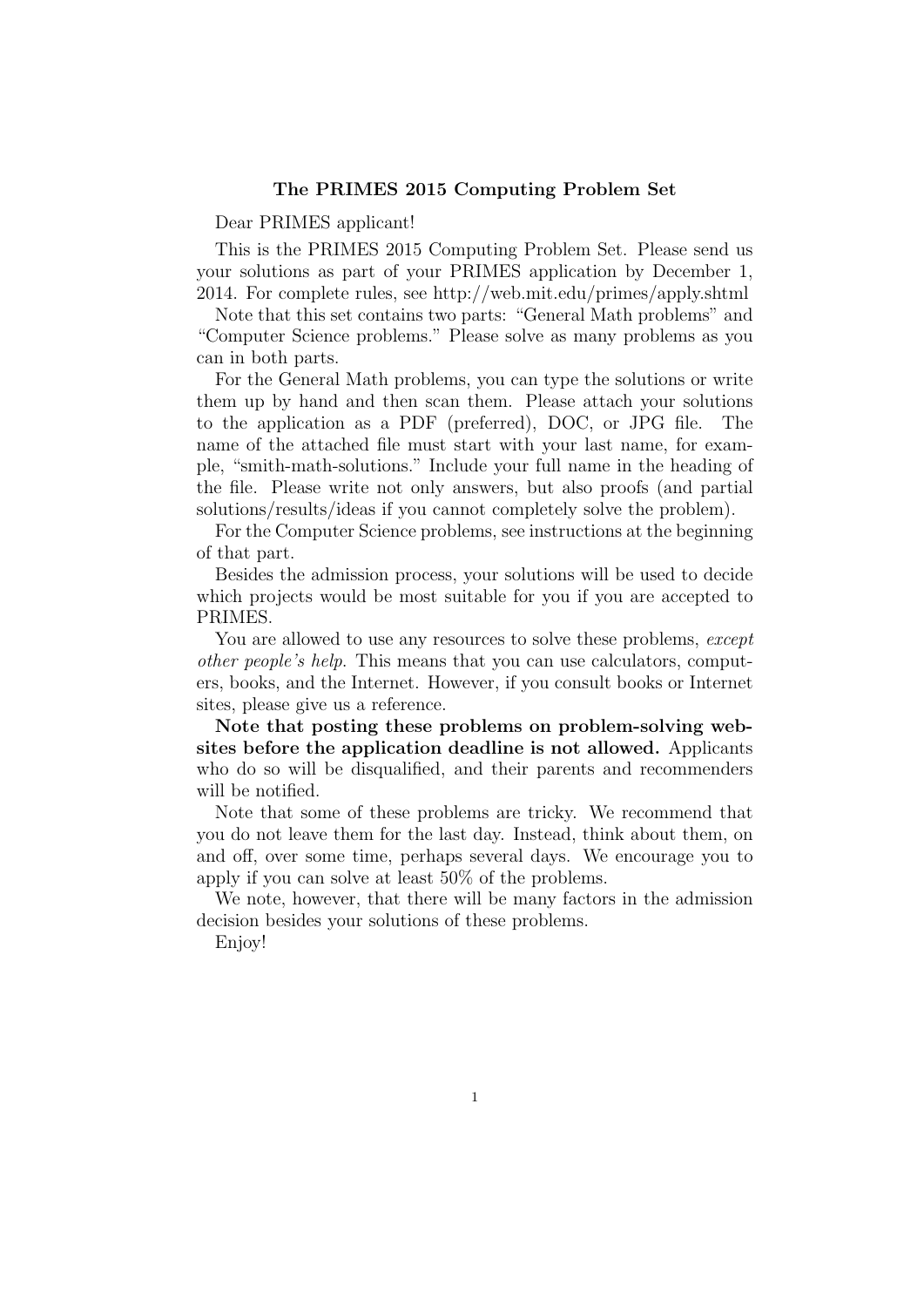## General math problems

**Problem G1.** You roll three dice trying to get all three to be equal. If at some throw two are equal, you keep rolling the third one in the hope of it turning equal to the other two. What is the chance that you do not succeed if you are allowed to roll the dice two times? n times? (note that rolling all three dice or just rolling the third one each count as one roll).

Problem G2. John lives 2 miles north from a road, which is separated from John's house by a grove. If he walks from his house to the road along any straight line, the last mile of his walk is through the grove. Find the shape of the grove (describe its northern boundary by an equation).

Problem G3. Two white and two black rooks are placed at random on a standard 8-by-8 chessboard. What is the chance that NO white rook attacks a black rook? (recall that a rook attacks along the vertical and horizontal line it stands on). Give the answer as a fraction in lowest terms.

Problem G4. The number 1 is written on a blackboard. John plays the following game with himself: he chooses a number on the blackboard, multiplies it by 2 or 3, adds 1, and puts the result on the blackboard (if it does not appear there already).

a) How many pairs of consecutive numbers can appear?

b) Can it happen that three consecutive numbers appear on the blackboard?

c) Can it happen that the numbers  $n, n+1, n+3, n+4$  appear for some n?

**Problem G5.** Prove that for every real  $C > 0$ , there is some finite nonempty set of integers A such that  $|A + A| \ge C|A - A|$  (where |X| is the number of elements in a set  $X$ ). Here

$$
A + A := \{a + b : a \in A, b \in A\}
$$

and

$$
A - A := \{a - b : a \in A, b \in A\}
$$

are the set of pairwise sums and the set of pairwise differences of A, respectively.

For example, let  $A = \{0, 2, 3, 4, 7, 11, 12, 14\}$ . We have  $A + A =$  $[0, 28] \setminus \{1, 20, 27\}$  and  $A - A = [-14, 14] \setminus \{\pm 6, \pm 13\}.$  (Here  $[m, n]$ ) denotes  $\{m, m+1, \ldots, n\}$ . Thus  $|A + A| = 26$  and  $|A - A| = 25$ , so the example proves the statement for  $C \leq 26/25$ .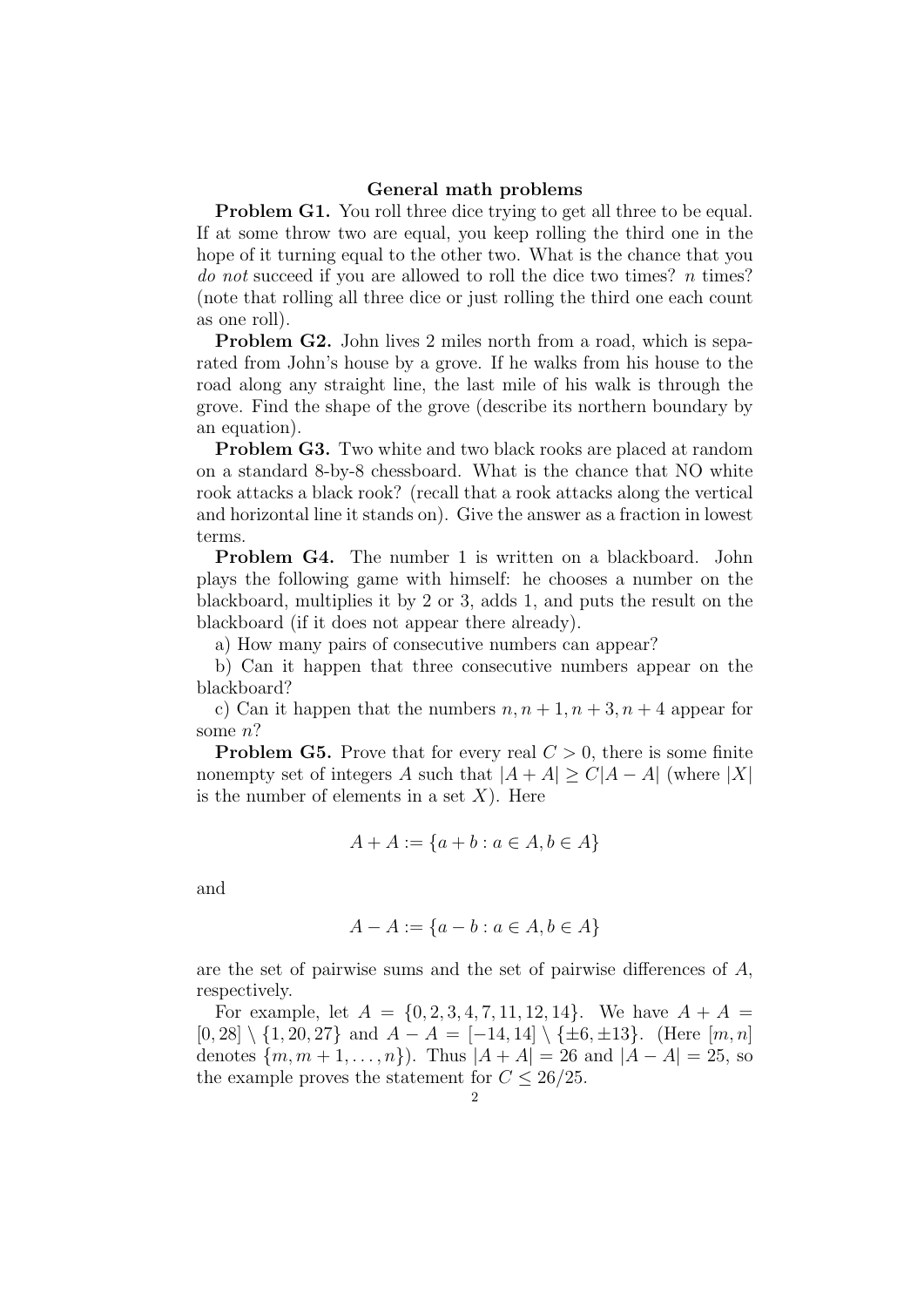**Problem G6.** Let  $a_n, n \geq 1$  be the sequence determined recursively by the rule

$$
a_1 = 1, \ a_{n+1} = \frac{n+2}{n+1}a_n + \frac{n^3 + 3n^2 + 2n - 2}{n(n+1)}.
$$

Find a formula for  $a_n$ .

Hint. Compute the first few values and try to guess the answer.

**Problem G7.** Let  $M_n$  denote the  $n \times n$  matrix whose entries are 0 below the main diagonal and 1 on and above the main diagonal. E.g.,

$$
M_4 = \begin{pmatrix} 1 & 1 & 1 & 1 \\ 0 & 1 & 1 & 1 \\ 0 & 0 & 1 & 1 \\ 0 & 0 & 0 & 1 \end{pmatrix}.
$$

Determine  $M_n^r$  for any  $r \geq 1$ .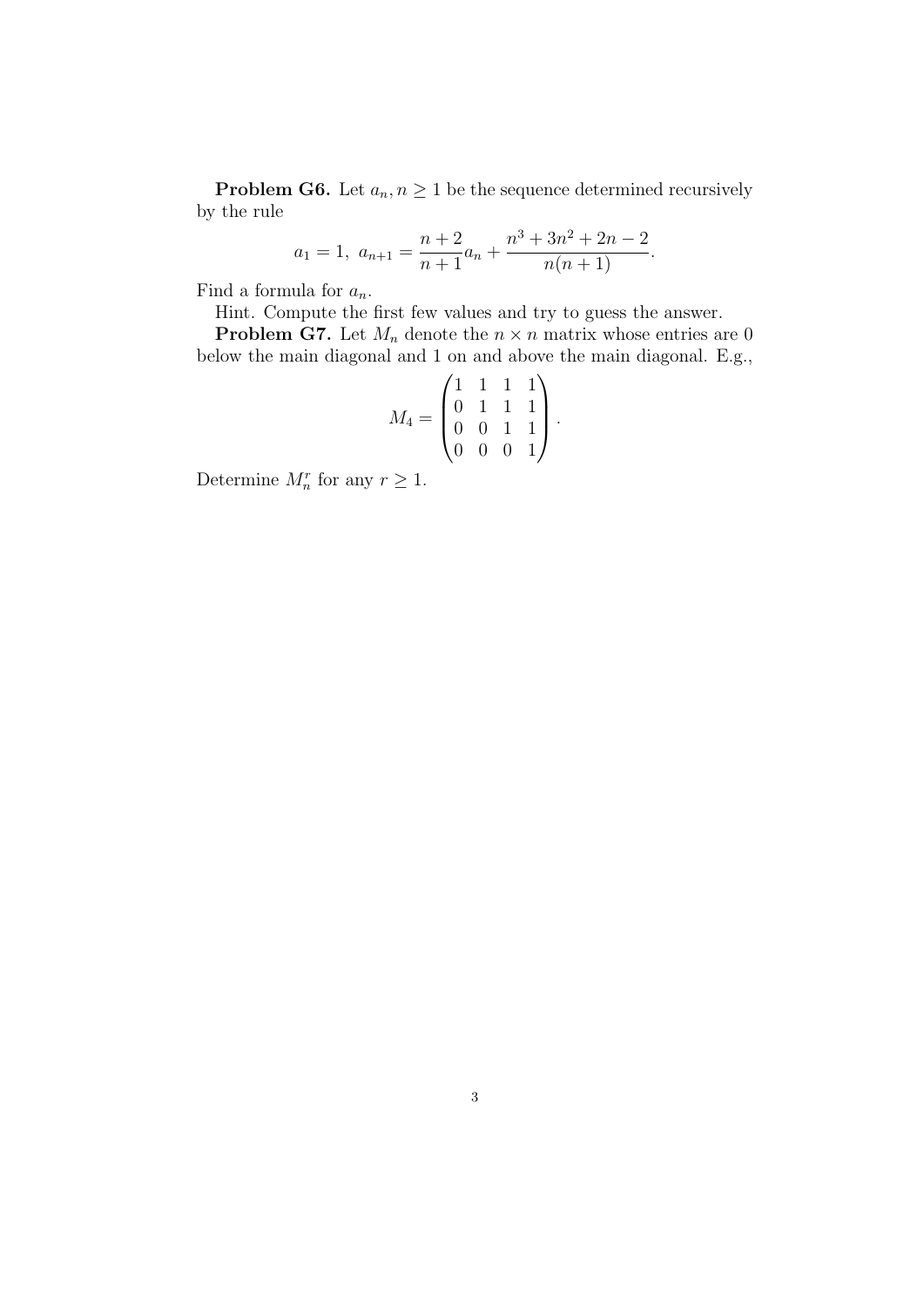## Computer science problems.

About the problems. The theme of this year's problems is data encoding, in particular [Huffman coding.](http://en.wikipedia.org/wiki/Huffman_coding) Huffman coding is used in data compression. It is used for lossless data compression, i.e. compression in which there is no information loss due to approximation, so that uncompressed data is exactly the same as before the compression. You will experiment with various encodings of text and determine how effective they are.

What you need to do. For these problems we ask you to write a program (or programs) to experiment with various encodings. You may use any programming language you want. It is best to implement each problem as a separate function so that we can run them separately. We will be looking for the following in your submissions:

- Correct code that we can run. You need to send us all your code files, including the header files for languages like  $C++$ . If you are using standard libraries, make sure to include all "import" statements, as required by the language you are using. Make sure to send the files under the correct names, including the file extension (.java, .c, etc). Make sure that the file names do not contain any identifying information about you, such as your first or last name.
- Test data for your code that you have used (you can write it in comment or in a separate file). Make sure to test your code well – you don't want it to fail our tests!
- Code documentation and instructions. Important: do not include your name in comments or in any file names. If you are submitting your answers to non-code problems in a separate file, also make sure that it does not have your name in the contents or in the file name. The only place where you specify your name is the zip file with your solutions which must be of the form yourlastname-CS-solution.zip (replace yourlastname by your actual last name). Make sure that you use zip compression, and not any other one, such as tar. In the beginning of each file specify, in comments:
	- 1. Problem number(s) in the file. If you have a file with "helper" functions, mark it as such.
	- 2. The programming language, including the version (Java 1.7 or 1.8, for instance), the development framework (such as Visual Studio) that you used, unless you were using just a plaintext editor (notepad, emacs, etc), and the platform (such as Windows, Mac, Linux)
	- 3. Instructions for running your program (how to call individual functions, pass the input (if any), etc), either in comments in your program file or as a separate file, clearly named. Your program may get input from the user (i.e. it asks to enter some data and then reads it) or you may store the data in specific variables within your program. You need to clearly explain how to input or set the data.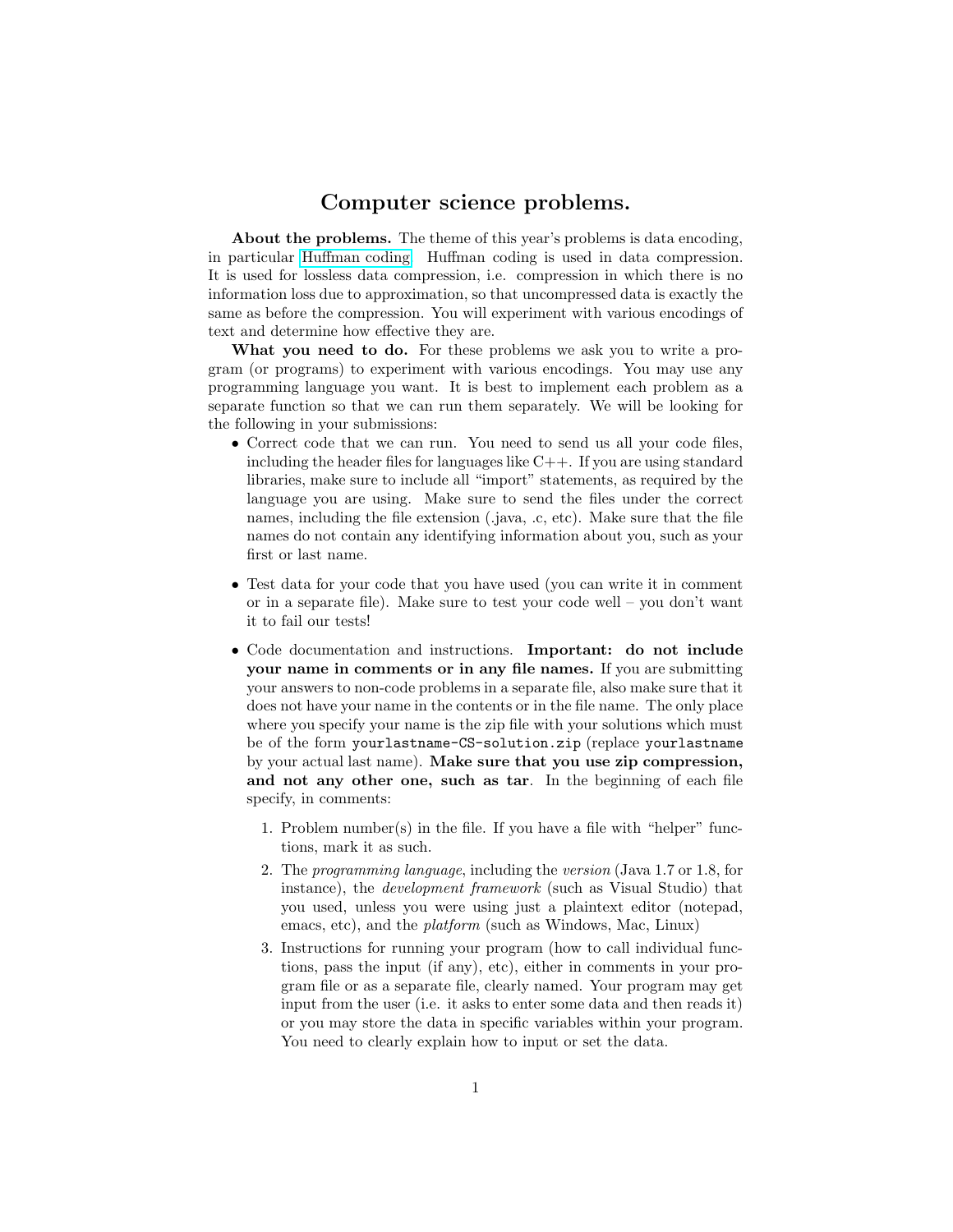- 4. Some of your code may be commented out if it is not used in the final run of your program. Make sure it is clear what needs to be uncommented to run code for each of the problems.
- 5. All of your test data.
- 6. If you were using sources other than the ones listed here (i.e. textbooks, online resources, etc) for ideas for your solutions, please clearly credit these contributions. This is a courtesy to work of others and a part of ethics code for scholars.
- Clear, understandable, and well-organized code. This includes:
	- 1. Clear separation between problems; comments that help find individual problems and explain how to run the corresponding functions.
	- 2. Breaking down code into functions that are clearly named and described (in comments), using meaningful names for variables and function parameters. Your code should be as self-explanatory as possible. While using comments helps, naming a variable average is better that naming it x and writing a comment "x represents the average".
	- 3. Minimization of code repetition. Rather than using a copy-paste approach, use functions for repeated code and reuse these functions.
	- 4. Using well-chosen storage structures (use an array or a list instead of ten variables, for instance) and well-chosen programming constructs (use loops or recursion when you can, rather than repeated code).
	- 5. While we are not asking for the fastest program (it's better to make it more readable), you should avoid unnecessary overhead.

Problem 1. For this problem you need to consider a simple encoding scheme, illustrated here on a small example. Suppose you have an alphabet of seven letters: a, b, c, d, e, f, g. We would like to encode these letters as sequences of zeros and ones of the same length so that each letter has a different encoding. It is clear that we can do it with strings of length 3: A is 000, B is 001, C will be represented by the next string which is 010 (a binary encoding of 2), etc. As the result we get:

|                                              |  |  |  |  |  | 000   001   010   011   100   101   110 |  |  |  |
|----------------------------------------------|--|--|--|--|--|-----------------------------------------|--|--|--|
| Note that no character has the encoding 111. |  |  |  |  |  |                                         |  |  |  |

Using this encoding, how long would a string of 0s and 1s be in order to encode an alphabet of 26 letters, such as English? What would be the encoding for the letter t? If you are given an alphabet of 33 letters, such as Russian, what would be the length of each letter encoding? Generalize it to an alphabet of N letters for any integer  $N > 1$ . Please explain all your answers.

Problem 2. Write a program to encode an English text with the character encoding that you proposed in Problem 1. Before you encode the text, your program must remove all the non-letter symbols and convert all letters to lower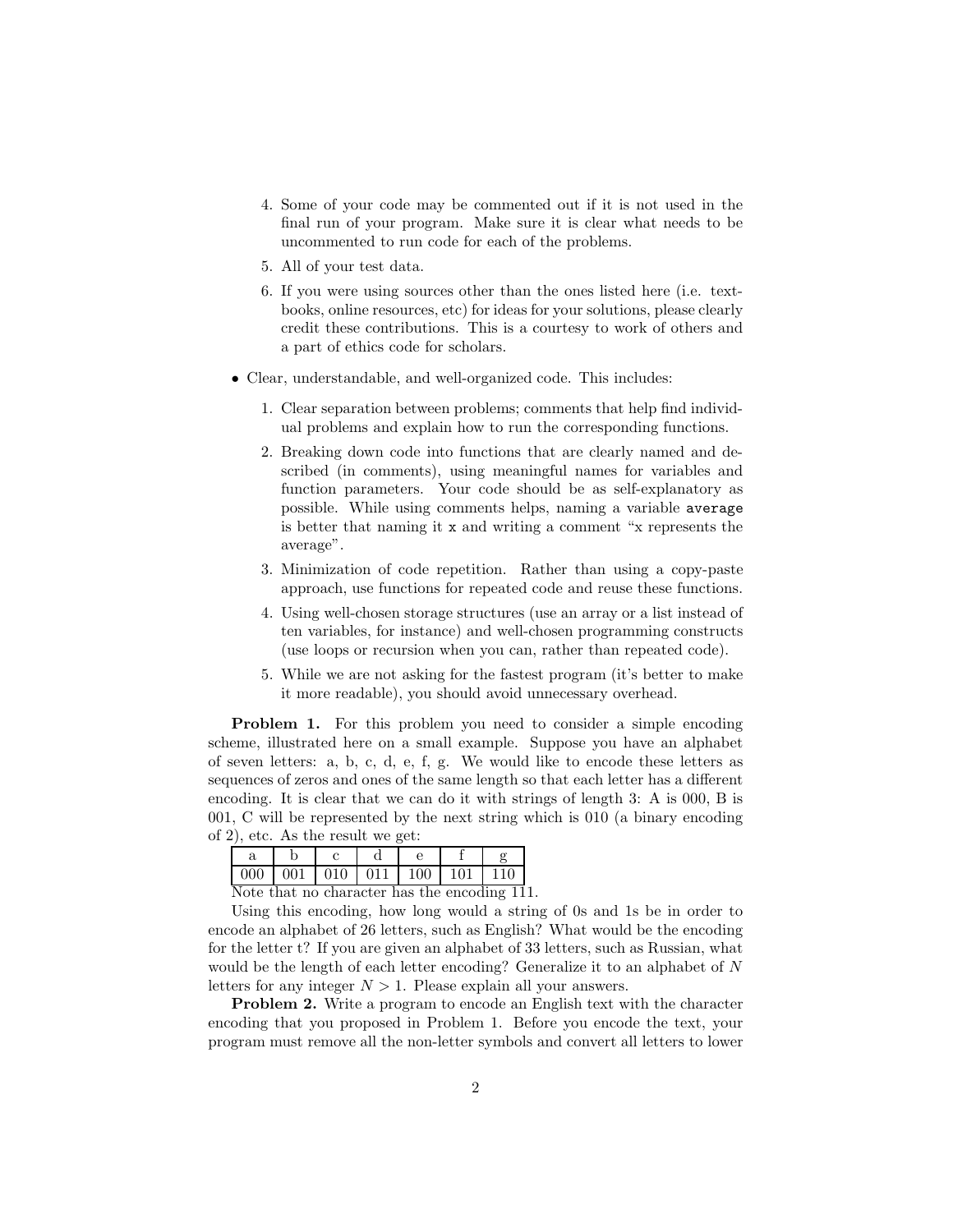case. For instance, the text ''If you can't explain it simply, you don't understand it well enough." is converted to "ifyoucantexplainitsimplyyoudontunderstanditwellenough" before encoding. What will this phrase encode to? What would the phrase "Courage is what it takes to stand up and speak; courage is also what it takes to sit down and listen." encode to? Your program may read text as input or have it stored in a variable.

Problem 3. Write a program to decode an English text encoded with the above scheme. What is the decoding of the phrase

10010101000001000010001001001010010000 10011100110110010010001001010011100100 11100010100110011100100001101001100010 11000101110011000010100000010000101110 10010001001001001101110001010000001000 01011101001000100100101100100010011001 11011101010010011010110111010010100100 11100010100100011011001100111101001001 001000000001001001100

**Problem 4.** Now we start exploring the idea of Huffman coding. Huffman codes are based on the idea that more frequent symbols in an alphabet should be encoded by shorter strings than less frequent letters. Consider the following alphabet with percentages of occurrences of each letter as below:

| $\sim$ mm $\sim$                            | α |   |   | ີ |  |
|---------------------------------------------|---|---|---|---|--|
| 07<br>v<br>$\sim$<br>$rac{1}{2}$<br>$\cdot$ |   | ഹ | v |   |  |

The table shows the letter  $a$  on average occurs 51% of the time, the letter b 22% of the time, and so on. Below is an encoding of this alphabet with 0s and 1s using Huffman codes. Note that the more frequent letters have shorter encodings. The letter  $a$ , which appears, on average, more than half of the time, is encoded with a single character 1, the letter  $b$  with two characters  $00$ , and so on:

| $\alpha$ r | $\Omega$<br>a |   | $\overline{\phantom{a}}$ |  |
|------------|---------------|---|--------------------------|--|
| encoding   |               | v |                          |  |
| <b>AT</b>  |               |   | ٠<br>. .                 |  |

Now we can encode words that use this alphabet. For instance, the word cab will be encoded as 011100.

The encodings are of different lengths, but they are constructed so that we know exactly where each letter begins and ends, even though there are no separators between encodings of different letters. This is because no encoding is a prefix (i.e. a beginning) of any other one. For instance, if the encoded word starts with 00, the first letter in it must be b because no other letter starts with 00.

Encode words ace and add in this alphabet. Decode the following words: 101011, 0010101.

Problem 5. Compare the length of encoding of an average text in the alphabet given in the previous problem using the equal length strings of 0s and 1s (what length do we need?) and Huffman codes. Specifically, assume that we have a text of 100 letters from  $a$  to  $e$  distributed according to the frequencies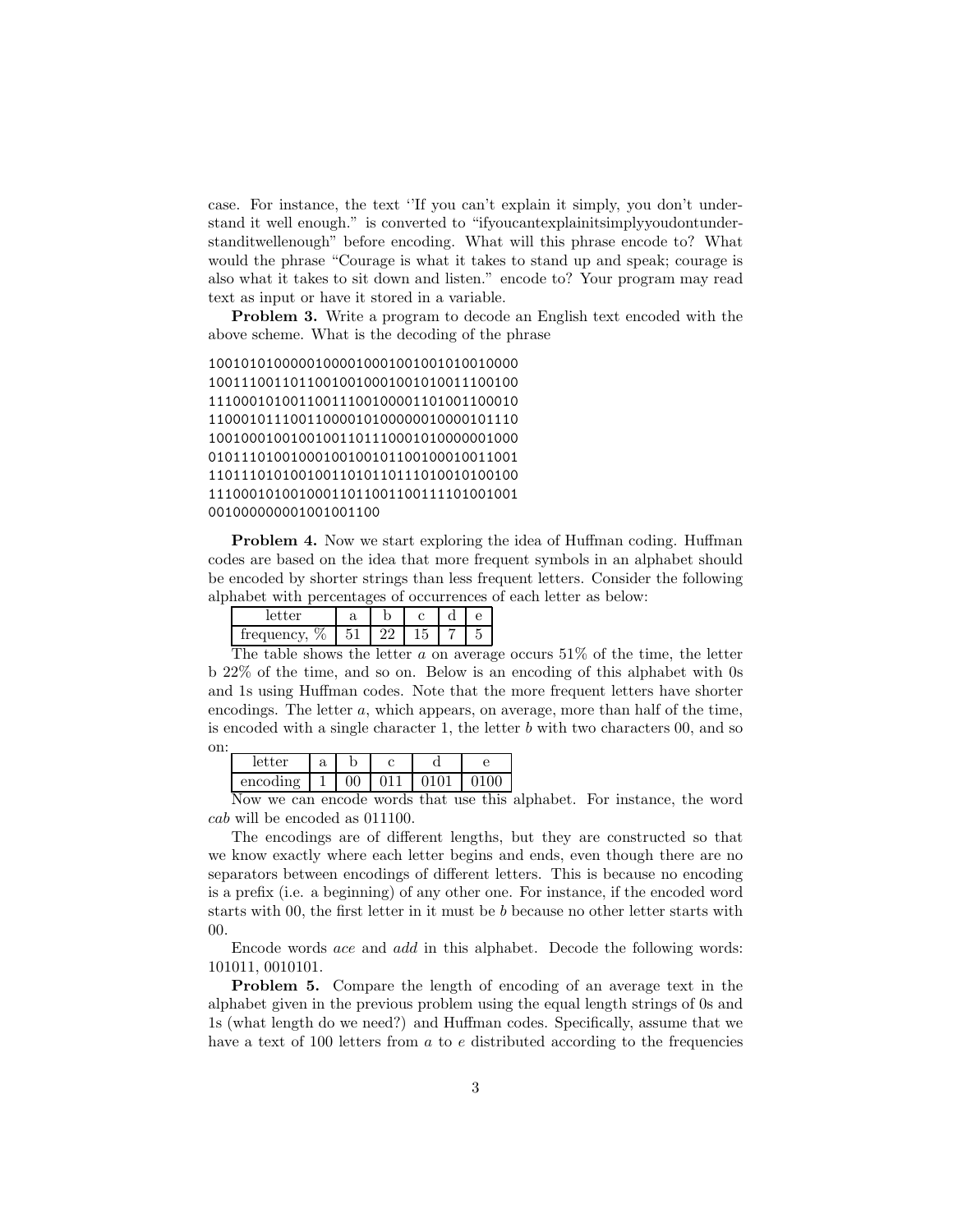given in the previous problem (i.e.  $a$  appears  $51\%$  of the time, etc.). How many 0s and 1s do we need to encode 100 letters with equal-length encoding, as in problem 2? How many do we get for Huffman codes? What's the ratio between the two?

Problem 6. Now let us consider construction of Huffman codes for a given alphabet with letter frequencies. The algorithm is given here:

[http://en.wikipedia.org/wiki/Huffman](http%3A%2F%2Fen.wikipedia.org%2Fwiki%2FHuffman_coding%23Basic_technique) coding#Basic technique.

Below is an overview and a step-by-step application of the algorithm to the 5-letter alphabet in Problem 4.

The algorithm represents letters in the alphabet or groups of such letters as nodes that eventually are combined into a [binary tree.](http://en.wikipedia.org/wiki/Binary_tree) At the start of the algorithm each letter, together with its frequency, makes up a node that is not connected to any other node. All nodes are placed into a set. I will represent each node as a pair of its frequency and its contents, in parentheses. For instance,  $(51, a)$  is a node with frequency 51 that contains a. In our example, the set will look like this:

$$
\{(51,a), (22,b), (15,c), (7,d), (5,e)\}
$$

At each step of the algorithm we will take out two nodes with the smallest frequencies, combine them into one, and put them back into the set. The frequency of the combined node will be the sum of the frequencies of the nodes we are combining. In our case we need to combine  $(5, e)$  and  $(7, d)$ . We will denote this combination as  $(12, (5, e) + (7, d))$ : the combined frequency of the node is 12, and it consists of  $(5, e)$  on the left and  $(7, d)$  on the right. Putting the combined node into the set, we get:

$$
\{(51,a), (22,b), (15,c), (12,(5,e) + (7,d))\}
$$

Now we repeat the process by picking the two nodes with the smallest frequencies and combing them. In this case the smallest two frequencies are 12 and 15. By convention we always put the node with the smaller frequency to the left when combining nodes. We get three nodes in the set: two simple nodes for  $a$  and  $b$ , and one combined node that consists of a node for c on the right and a combined node for e and d on the left.

$$
\{(51,a), (22,b), (27, (12, (5,e) + (7,d)) + (15,c))\}
$$

We continue this process until we get one large combined node in the set:

 $\{(51, a), (49, (22, b) + (27, (12, (5, e) + (7, d)) + (15, c)))\}$ 

and finally

$$
\{(100, (49, (22, b) + (27, (12, (5, e) + (7, d)) + (15, c))) + (51, a))\}
$$

The result of the last iteration may be a bit difficult to read, so we show it as a tree that also contains 0s and 1s used for encoding: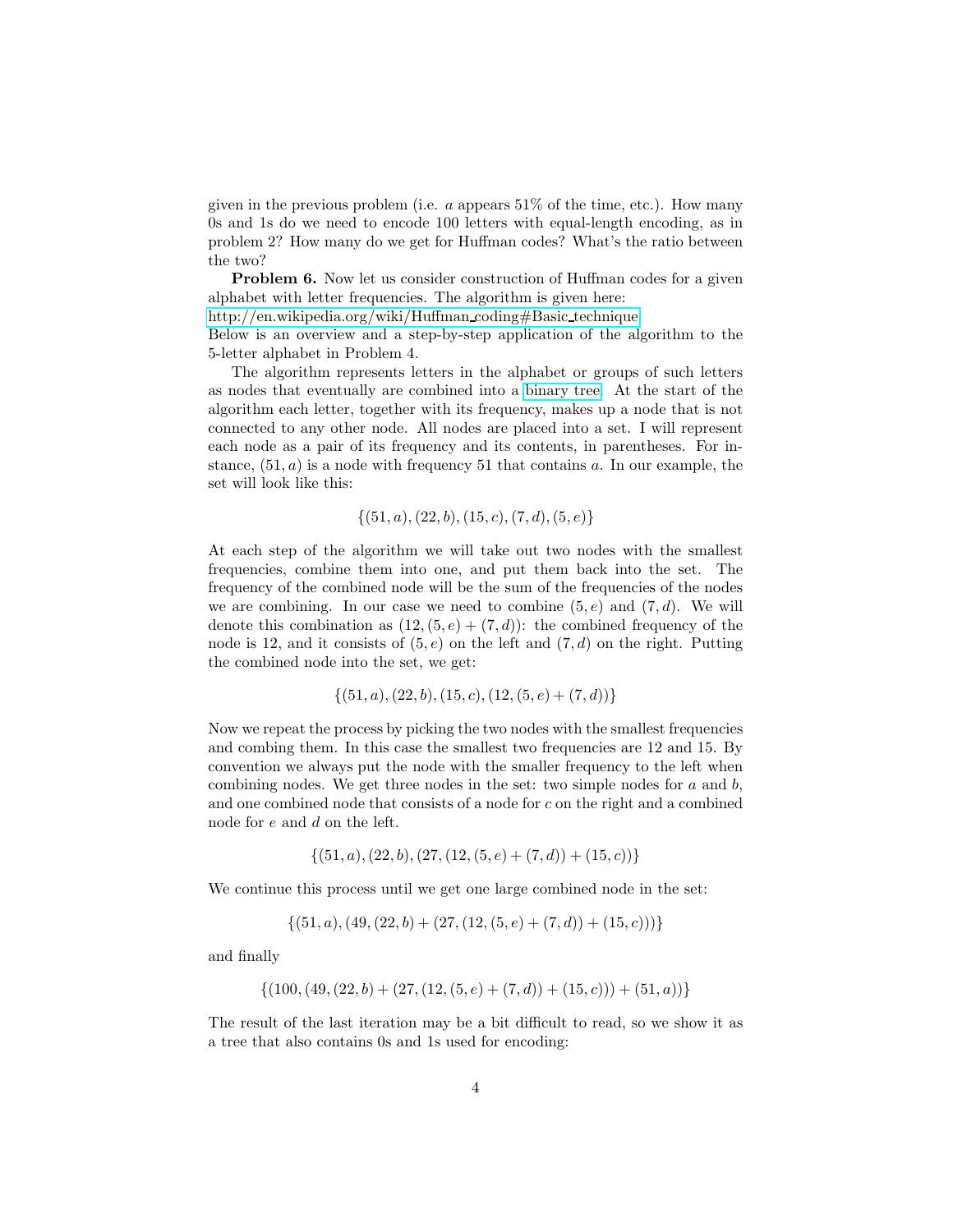

The encoding of a letter is the path from the root of the tree to that letter, where left edges are labeled with 0, and right edges are labeled as 1. For instance, in our tree  $a$  is the immediate right child of the root, so its encoding is  $1$  (one step to the right). The path to  $b$  is left to the combined node with frequency 49%, and then left again, so its encoding is 00. Since no letter is on the path to any other letter, it is guaranteed that no encoding is a prefix of any other one.

Your task for this problem is to construct (by hand, no programming) Huffman codes for the following alphabet:

| $\alpha r$<br>IС<br>v               | a  |  | $\overline{\phantom{a}}$ |  |
|-------------------------------------|----|--|--------------------------|--|
| -<br>╌<br>ache<br>◡<br>ч<br>$\cdot$ | ⊣ບ |  | ـــ<br>U                 |  |
|                                     |    |  |                          |  |

Show all your intermediate work, i.e. how you combine nodes, and the resulting tree.

**Problem 7.** Write a program that reads in an alphabet with frequencies, i.e. pairs of a symbol (a letter) and a number, and constructs the Huffman codes for it. Try it on the two examples considered above, make sure you get the right answers.

The alphabet may be given in any order, not necessarily in the order of decreasing frequencies. If two nodes that you are combining have the same frequencies, the one whose leftmost letter is earlier in the given alphabet goes to the left. The leftmost letter in a node is its single letter if the node contains just one, or the one on the path that always goes to the left if the node is a combined one.

Your program should store and print the letters in the order in which they are specified in the given alphabet and their encodings.

Problem 8. Extend the program written in the previous program so that after it has computed the Huffman codes, it reads a text in the given alphabet (either as an input, or stored in a string) and encodes it using the Huffman codes that it has computed. Also extend it so that it reads an encoded text and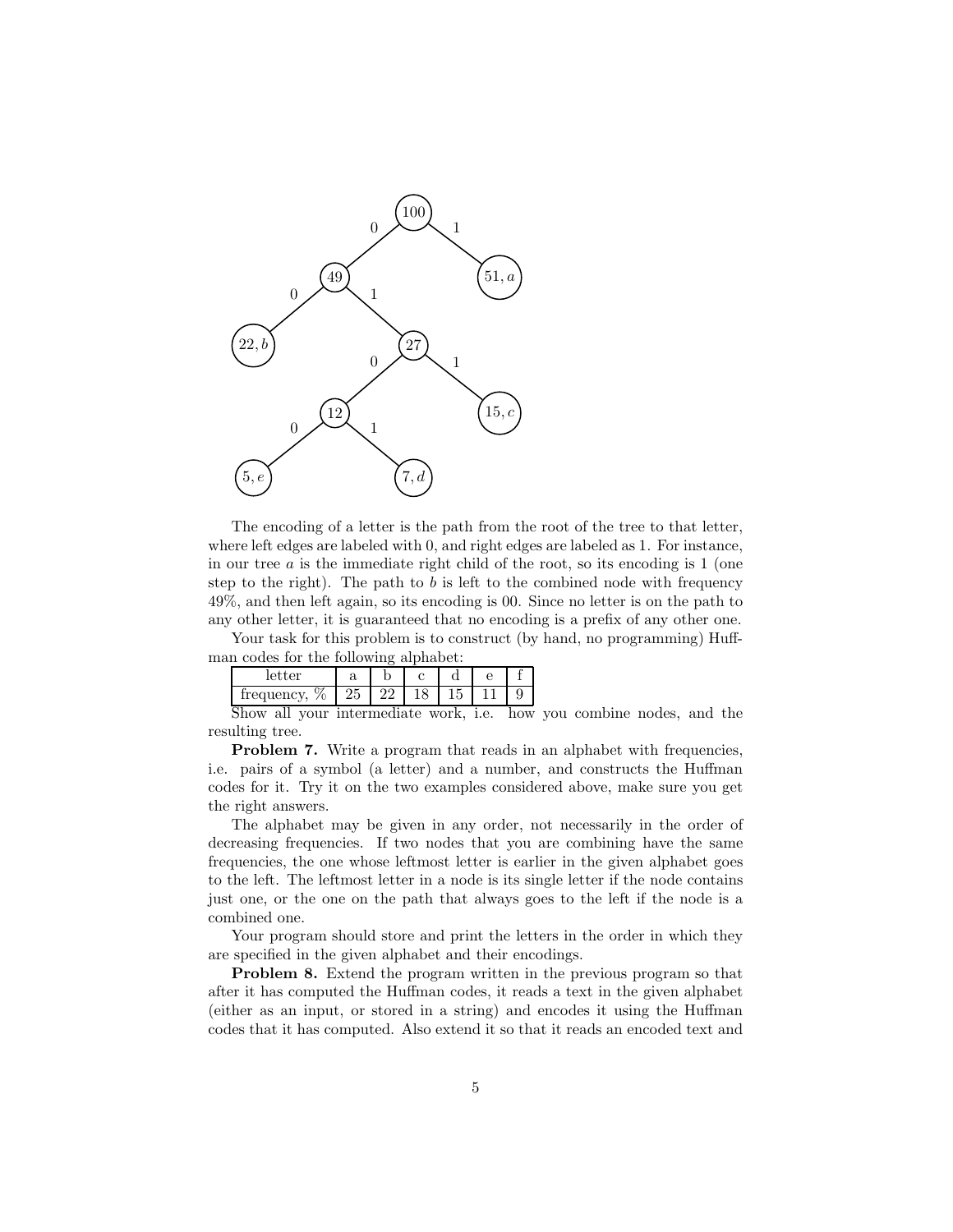decodes it. Show test examples for both encoding and decoding.

Problem 9. Add an option to your program so that it computes the ratio between the space need for encoding 1000 letters in a given alphabet using fixedlength encoding to the space expected to be taken by Huffman code encoding, assuming that the given 1000 letters have exactly the same frequencies as the ones used to construct the Huffman codes. Test this option on the alphabet and frequencies given in Problem 4, the result should be equal to what you have obtained in Problem 5.

Problem 10. This page

[http://practicalcryptography.com/cryptanalysis/letter-frequencies-various-languages/english-letter-frequencies](http://practicalcryptography.com/cryptanalysis/letter-frequencies-various-languages/english-letter-frequencies/) gives you frequencies of letter in English alphabet. Compute the Huffman codes for the alphabet. Encode the following text, ignoring non-letter symbols and converting all letters to one case (from [Wikipedia article on integrated circuits\)](http://en.wikipedia.org/wiki/Integrated_circuit):

An integrated circuit or monolithic integrated circuit (also referred to as an IC, a chip, or a microchip) is a set of electronic circuits on one small plate ("chip") of semiconductor material, normally silicon. This can be made much smaller than a discrete circuit made from independent components. ICs can be made very compact, having up to several billion transistors and other electronic components in an area the size of a fingernail. The width of each conducting line in a circuit can be made smaller and smaller as the technology advances.

ICs were made possible by experimental discoveries showing that semiconductor devices could perform the functions of vacuum tubes and by mid-twentieth-century technology advancements in semiconductor device fabrication. The integration of large numbers of tiny transistors into a small chip was an enormous improvement over the manual assembly of circuits using discrete electronic components. The integrated circuit's mass production capability, reliability, and building-block approach to circuit design ensured the rapid adoption of standardized integrated circuits in place of designs using discrete transistors.

There are two main advantages of ICs over discrete circuits: cost and performance. Cost is low because the chips, with all their components, are printed as a unit by photolithography rather than being constructed one transistor at a time. Furthermore, much less material is used to construct a packaged IC die than to construct a discrete circuit. Performance is high because the components switch quickly and consume little power (compared to their discrete counterparts) as a result of the small size and close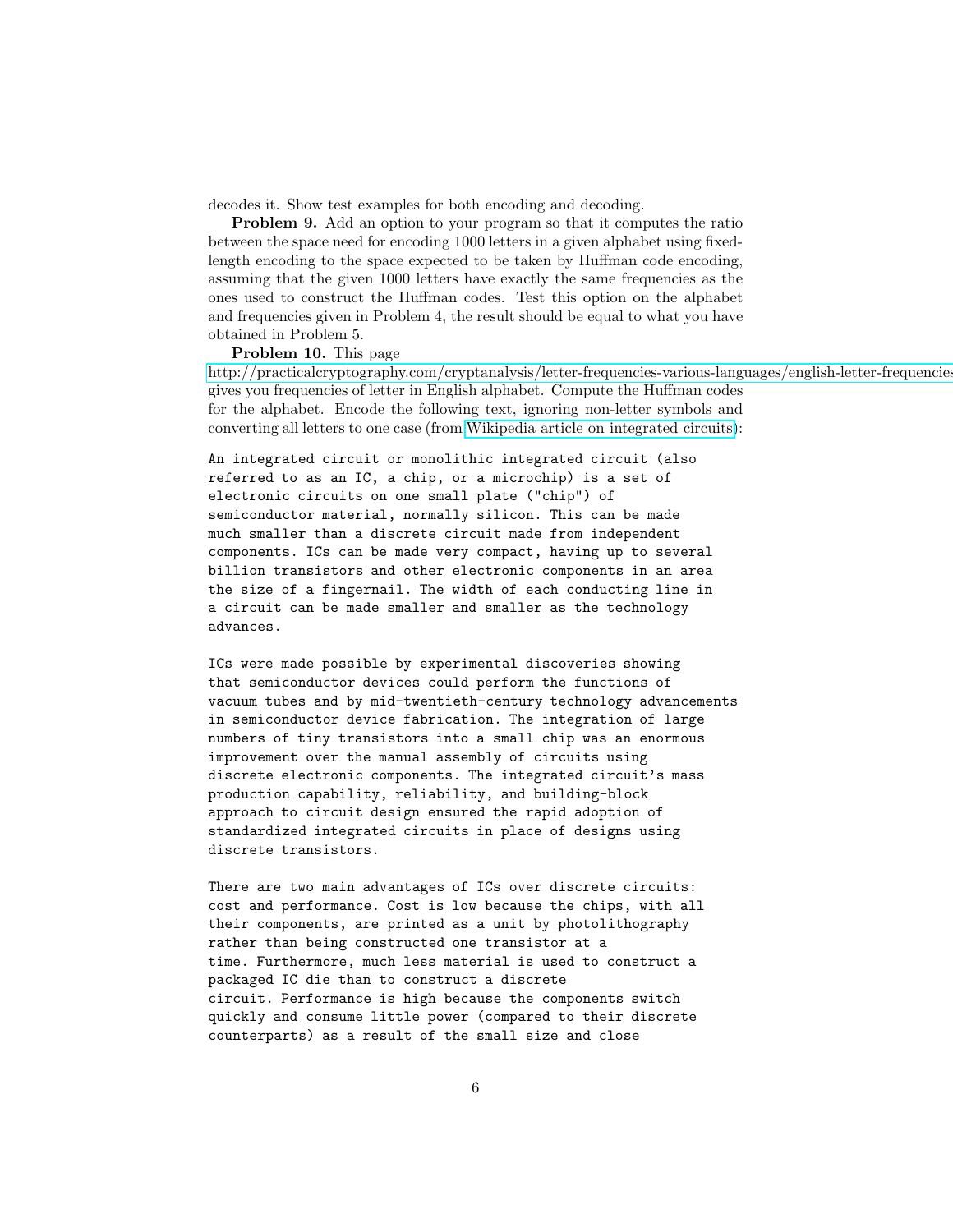## proximity of the components.

Then decode the following sequence of 0s and 1s encoded with the same Huffman codes: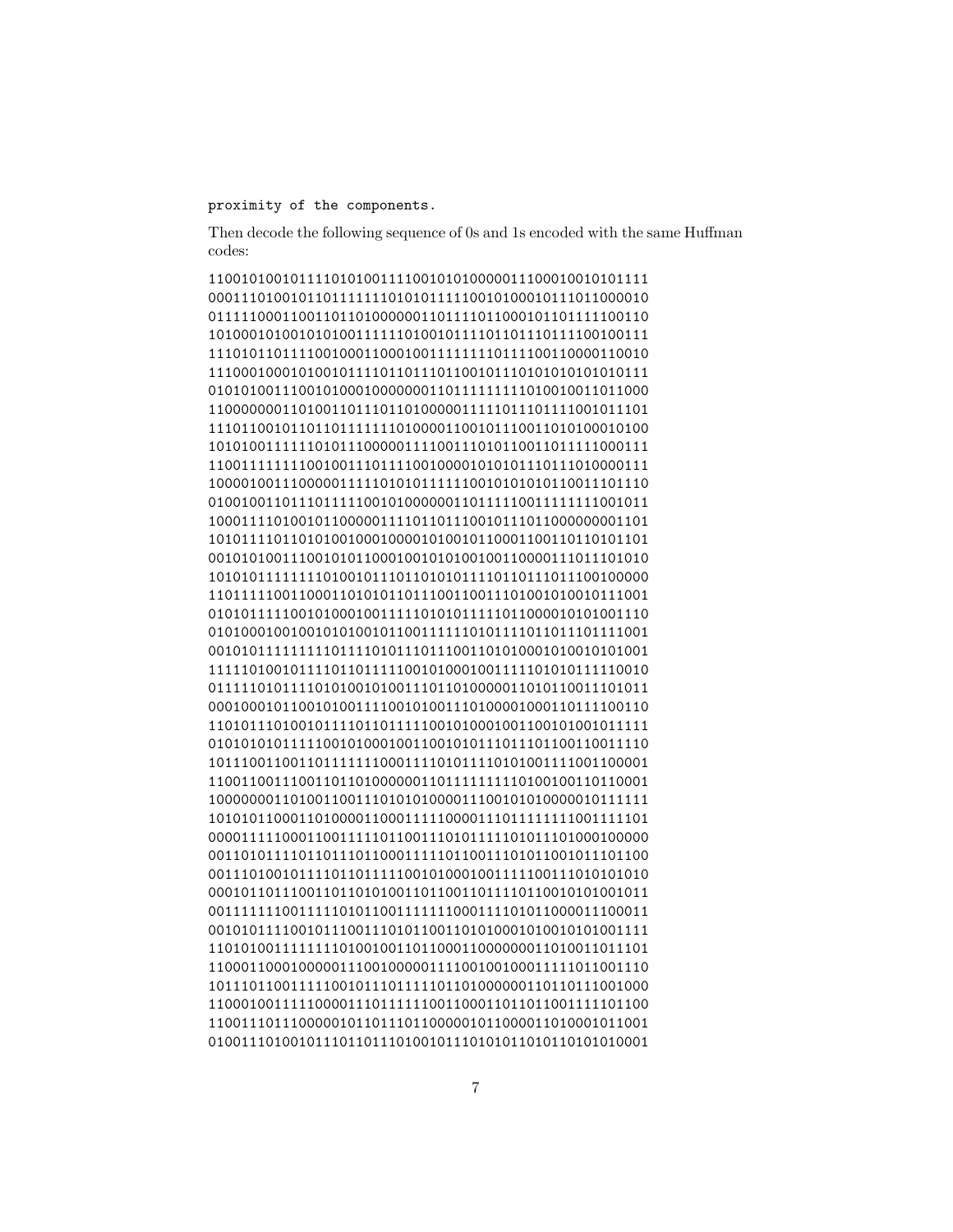```
000011101001011011111000011110000100001100000101110110
000111111010110011111001110110011001110010110011101011
010000111111101010100111101001010000011011100111010101
010000101101110011011010100110110011011110111111001110
010101101000001101110000111010000100011011110011011010
111010010111101101111100101000100010010110000011110110
111100101001110110000110101111010100101001110110101001
101101010011011001101111011001111110000110010001110100
111000111111101111011011011000011111001100001110010111
010000011101110101010011100101000100001010111110000111
000101100110000010010000011111110101110101110011001010
111101010010100111011010100110110101001101100110111101
100100110101000101001010100111111010100101001011000001
111011011101011111110101011000110110010100101110001011
110001110100001110110110111000100111100111101011010010
111010000011101110010111001010101111100101000100111101
011110110111011110010101110111001010011111110000001100
010010110001101000001101110100101001001101100011100011
010010111001010111001010100001110000111100001000011000
100111000010100000110111001011111000011110000100001100
010011111100001110011101100000001110111001111011110000
110100000111000111111101000001111010101000100001111011
110010001100010011111111011111010011101101000100010010
110000011110110111100101110100101111011011111001010001
001001101101010011011001101111011001100101111100111111
000111100001111101101101001101010001010010101001111110
100101111011011111001010001001100100110101101000111111
101111000111110110110011101111001000110001001111111101
111101001110110100010011111110111101010111101010011110
011000011100110011100110110100100101100000111101101111
001
```
Problem 11. It is a proven fact that Huffman encoding is an optimal encoding (i.e. it guaranteed to produce the shortest encoded text of 0s and 1s from which the original text can be decoded) if the frequency of letters in the text is the same as the letter frequencies used to compute the Huffman codes. Experiment with different English texts to see how close to the optimal length you get in practice. You are allowed to use any English text of at least 1000 letters available online (make sure to include the link and clearly indicate what part of it you are using). Your goal is to determine how far from optimal encoding (in percentages) do various texts deviate. Use three texts, try to come up with interesting examples.

**Problem 12.** Suppose you are given an alphabet of N letters in which all letters have the same frequency. What is the Huffman encoding of this alphabet? Clearly explain why. How does the encoding with Huffman codes compare to the equal-length encoding that you studied in Problem 1? Be specific. Assume